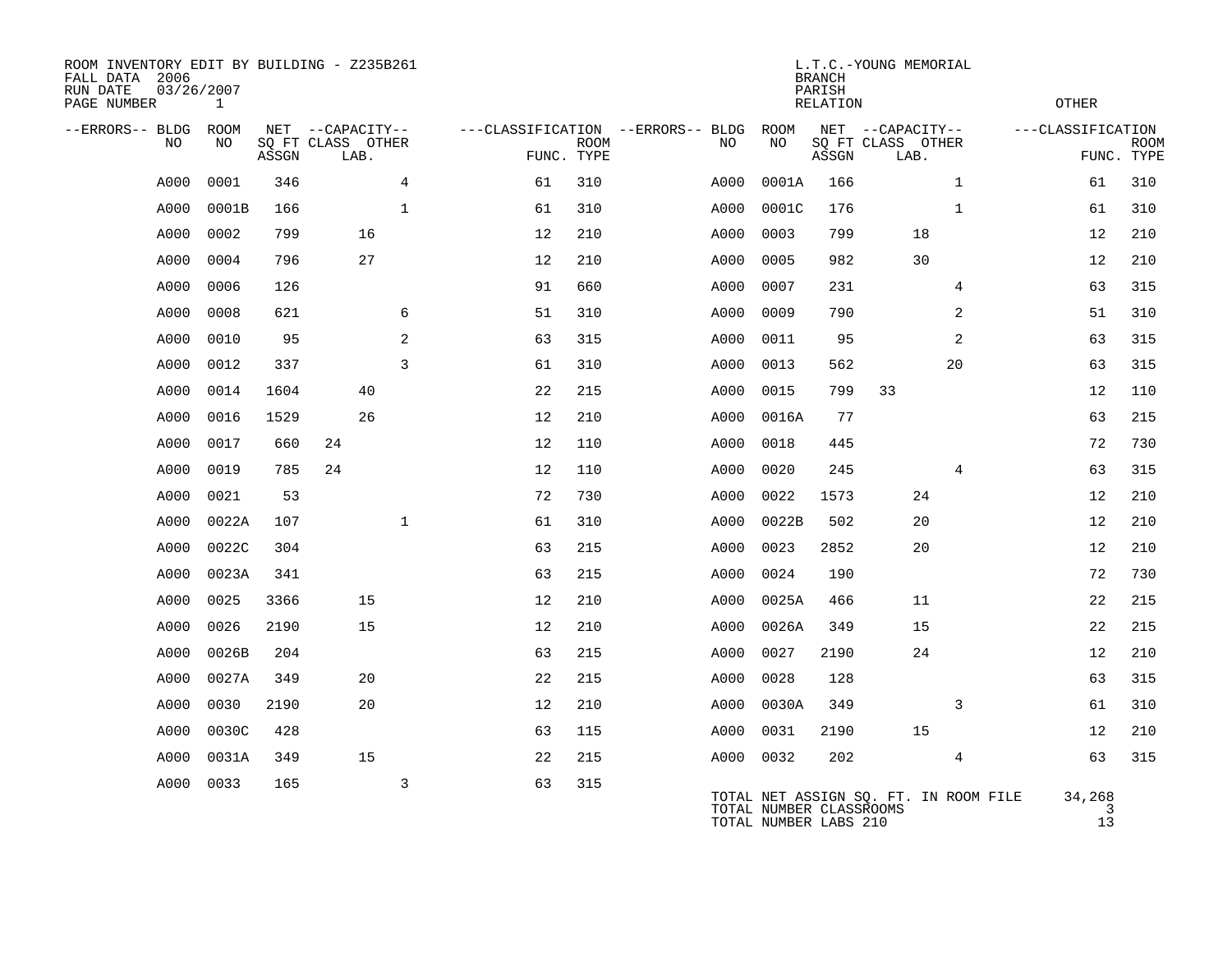| ROOM INVENTORY EDIT BY BUILDING - Z235B261<br>FALL DATA 2006<br>03/26/2007<br>RUN DATE<br>PAGE NUMBER | 2                |       |                           |                                                         |                    |                  |            | L.T.C.-YOUNG MEMORIAL<br><b>BRANCH</b><br>PARISH<br>RELATION                                                               |      |              | <b>OTHER</b>      |                           |
|-------------------------------------------------------------------------------------------------------|------------------|-------|---------------------------|---------------------------------------------------------|--------------------|------------------|------------|----------------------------------------------------------------------------------------------------------------------------|------|--------------|-------------------|---------------------------|
| --ERRORS-- BLDG ROOM                                                                                  |                  |       | NET --CAPACITY--          | ---CLASSIFICATION --ERRORS-- BLDG ROOM NET --CAPACITY-- |                    |                  |            |                                                                                                                            |      |              | ---CLASSIFICATION |                           |
| NO                                                                                                    | NO               | ASSGN | SQ FT CLASS OTHER<br>LAB. |                                                         | ROOM<br>FUNC. TYPE | NO               | NO         | SQ FT CLASS OTHER<br>ASSGN                                                                                                 | LAB. |              |                   | <b>ROOM</b><br>FUNC. TYPE |
|                                                                                                       |                  |       |                           |                                                         |                    |                  |            | TOTAL NUMBER SPECIAL LABS 220                                                                                              |      |              |                   |                           |
|                                                                                                       | B000 0044        | 640   | 15                        | 22                                                      | 215                |                  |            | TOTAL NET ASSIGN SQ. FT. IN ROOM FILE<br>TOTAL NUMBER CLASSROOMS<br>TOTAL NUMBER LABS 210<br>TOTAL NUMBER SPECIAL LABS 220 |      |              | 640               |                           |
|                                                                                                       | C000 0042        | 900   | 15                        | 22                                                      | 215                |                  |            | TOTAL NET ASSIGN SQ. FT. IN ROOM FILE<br>TOTAL NUMBER CLASSROOMS                                                           |      |              | 900               |                           |
|                                                                                                       |                  |       |                           |                                                         |                    |                  |            | TOTAL NUMBER LABS 210<br>TOTAL NUMBER SPECIAL LABS 220                                                                     |      |              |                   |                           |
|                                                                                                       | D000 0043        | 868   | 15                        | 22                                                      | 215                |                  |            | TOTAL NET ASSIGN SQ. FT. IN ROOM FILE<br>TOTAL NUMBER CLASSROOMS<br>TOTAL NUMBER LABS 210<br>TOTAL NUMBER SPECIAL LABS 220 |      |              | 868               |                           |
|                                                                                                       | E000 0039        | 900   | 12 <sup>°</sup>           | 12                                                      | 550                |                  |            | TOTAL NET ASSIGN SQ. FT. IN ROOM FILE<br>TOTAL NUMBER CLASSROOMS<br>TOTAL NUMBER LABS 210<br>TOTAL NUMBER SPECIAL LABS 220 |      |              | 900               |                           |
|                                                                                                       | FKLA 0101        | 275   | 2                         | 61                                                      | 310                |                  | FKLA 0101A | 119                                                                                                                        |      |              | 63                | 315                       |
|                                                                                                       | FKLA 0101B       | 52    |                           | 63                                                      | 315                | FKLA 0102        |            | 144                                                                                                                        |      | $\mathbf{1}$ | 61                | 310                       |
|                                                                                                       | <b>FKLA 0103</b> | 87    | $\mathbf{1}$              | 63                                                      | 315                | FKLA 0104        |            | 87                                                                                                                         |      | $\mathbf{1}$ | 63                | 315                       |
|                                                                                                       | FKLA 0105        | 221   | 2                         | 63                                                      | 315                | <b>FKLA 0106</b> |            | 1558                                                                                                                       |      | 15           | 12                | 210                       |
|                                                                                                       | FKLA 0106A       | 67    | $\mathbf{1}$              | 61                                                      | 310                |                  | FKLA 0106B | 56                                                                                                                         |      |              | 63                | 215                       |
|                                                                                                       | FKLA 0106C       | 130   |                           | 63                                                      | 215                | FKLA 0107        |            | 705                                                                                                                        |      | 21           | 12                | 210                       |
|                                                                                                       | FKLA 0108        | 1527  | 8                         | 12                                                      | 210                |                  | FKLA 0108A | 83                                                                                                                         |      |              | 63                | 215                       |
|                                                                                                       | FKLA 0108B       | 90    |                           | 63                                                      | 215                |                  | FKLA 0108C | 64                                                                                                                         |      |              | 63                | 215                       |
|                                                                                                       | FKLA 0109        | 44    |                           | 72                                                      | 730                | <b>FKLA</b> 0110 |            | 543                                                                                                                        |      | 25           | 22                | 215                       |
|                                                                                                       | FKLA 0111        | 543   | 26                        | 12                                                      | 210                | <b>FKLA</b> 0112 |            | 543                                                                                                                        |      | 26           | 12                | 210                       |
|                                                                                                       | FKLA 0113        | 543   | 17                        | 12                                                      | 110                | FKLA 0114        |            | 543                                                                                                                        |      |              | 72                | 730                       |
|                                                                                                       | FKLA 0115        | 724   | 25                        | 12                                                      | 210                |                  | FKLA 0115A | 311                                                                                                                        |      | 25           | 61                | 310                       |
|                                                                                                       | FKLA 0115B       | 71    |                           | 63                                                      | 215                |                  | FKLA 0115C | 31                                                                                                                         |      | $\mathbf{1}$ | 63                | 315                       |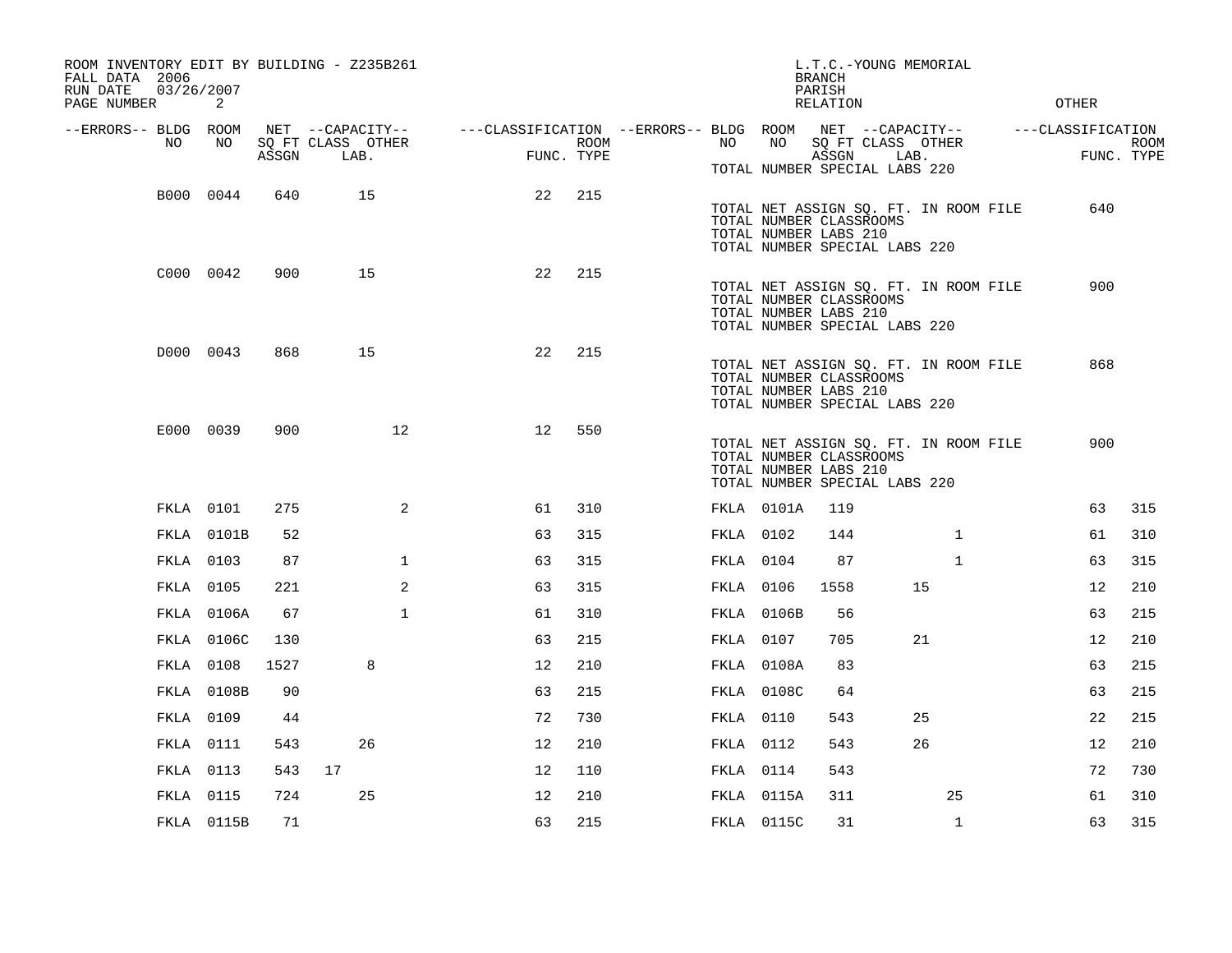| ROOM INVENTORY EDIT BY BUILDING - Z235B261<br>FALL DATA 2006<br>03/26/2007<br>RUN DATE<br>PAGE NUMBER | $\mathbf{3}$     |       |                                       |    |                                        |      |           |            | BRANCH<br>PARISH<br>RELATION                                                      |      | L.T.C.-YOUNG MEMORIAL                 | OTHER               |             |
|-------------------------------------------------------------------------------------------------------|------------------|-------|---------------------------------------|----|----------------------------------------|------|-----------|------------|-----------------------------------------------------------------------------------|------|---------------------------------------|---------------------|-------------|
| --ERRORS-- BLDG ROOM<br>NO                                                                            | NO               |       | NET --CAPACITY--<br>SQ FT CLASS OTHER |    | ---CLASSIFICATION --ERRORS-- BLDG ROOM | ROOM | NO        | NO         |                                                                                   |      | NET --CAPACITY--<br>SQ FT CLASS OTHER | ---CLASSIFICATION   | <b>ROOM</b> |
|                                                                                                       |                  | ASSGN | LAB.                                  |    | FUNC. TYPE                             |      |           |            | ASSGN                                                                             | LAB. |                                       | FUNC. TYPE          |             |
|                                                                                                       | <b>FKLA 0116</b> | 728   | 25                                    |    | 22                                     | 215  | FKLA 0117 |            | 914                                                                               |      | 25                                    | 12                  | 210         |
|                                                                                                       | FKLA 0118        | 717   | 16                                    |    | 12                                     | 210  |           | FKLA 0118A | 119                                                                               |      |                                       | 63                  | 215         |
|                                                                                                       | FKLA 0118B       | 62    |                                       |    | 63                                     | 215  | FKLA 0119 |            | 481                                                                               |      | 11                                    | 63                  | 315         |
|                                                                                                       | FKLA 0120        | 201   |                                       | 4  | 63                                     | 315  | FKLA 0121 |            | 276                                                                               |      |                                       | 72                  | 730         |
|                                                                                                       | FKLA 0122        | 586   |                                       | 18 | 52                                     | 630  | FKLA 0123 |            | 201                                                                               |      | 2                                     | 63                  | 315         |
|                                                                                                       | FKLA 0124        | 276   |                                       |    | 72                                     | 730  | FKLA 0125 |            | 173                                                                               |      |                                       | 72                  | 730         |
|                                                                                                       | FKLA 0126        | 197   |                                       | 2  | 63                                     | 315  | FKLA 0127 |            | 197                                                                               |      | $\overline{4}$                        | 63                  | 315         |
|                                                                                                       | FKLA 0200        | 543   |                                       | 1  | 72                                     | 730  | FKLA 0201 |            | 543                                                                               | 36   |                                       | 12                  | 110         |
|                                                                                                       | FKLA 0202        | 543   | 36                                    |    | 12                                     | 110  | FKLA 0203 |            | 543                                                                               | 36   |                                       | 12                  | 110         |
|                                                                                                       | FKLA 0204        | 543   | 36                                    |    | 12                                     | 110  | FKLA 0205 |            | 543                                                                               | 36   |                                       | 12                  | 110         |
|                                                                                                       | FKLA 0206        | 717   | 15                                    |    | 12                                     | 210  |           | FKLA 0206A | 119                                                                               |      | $\mathbf{1}$                          | 61                  | 310         |
|                                                                                                       | FKLA 0206B       | 62    |                                       |    | 63                                     | 215  |           | FKLA 0206C | 193                                                                               |      |                                       | 63                  | 215         |
|                                                                                                       | FKLA 0206D       | 714   | 15                                    |    | 22                                     | 215  |           |            | TOTAL NUMBER CLASSROOMS<br>TOTAL NUMBER LABS 210<br>TOTAL NUMBER SPECIAL LABS 220 |      | TOTAL NET ASSIGN SQ. FT. IN ROOM FILE | 19,352<br>6<br>9    |             |
|                                                                                                       | F000 0043        | 707   | 20                                    |    | 12                                     | 110  |           |            | TOTAL NUMBER CLASSROOMS<br>TOTAL NUMBER LABS 210<br>TOTAL NUMBER SPECIAL LABS 220 |      | TOTAL NET ASSIGN SQ. FT. IN ROOM FILE | 707<br>$\mathbf{1}$ |             |
|                                                                                                       | G000 0041        | 802   |                                       |    | 32                                     | 560  |           |            | TOTAL NUMBER CLASSROOMS<br>TOTAL NUMBER LABS 210<br>TOTAL NUMBER SPECIAL LABS 220 |      | TOTAL NET ASSIGN SQ. FT. IN ROOM FILE | 802                 |             |
|                                                                                                       | H000 0001        | 640   |                                       |    | 72                                     | 730  |           |            | TOTAL NUMBER CLASSROOMS<br>TOTAL NUMBER LABS 210<br>TOTAL NUMBER SPECIAL LABS 220 |      | TOTAL NET ASSIGN SQ. FT. IN ROOM FILE | 640                 |             |
|                                                                                                       | I000 0039        | 2800  | 20                                    |    | 12                                     | 210  |           |            |                                                                                   |      | TOTAL NET ASSIGN SQ. FT. IN ROOM FILE | 2,800               |             |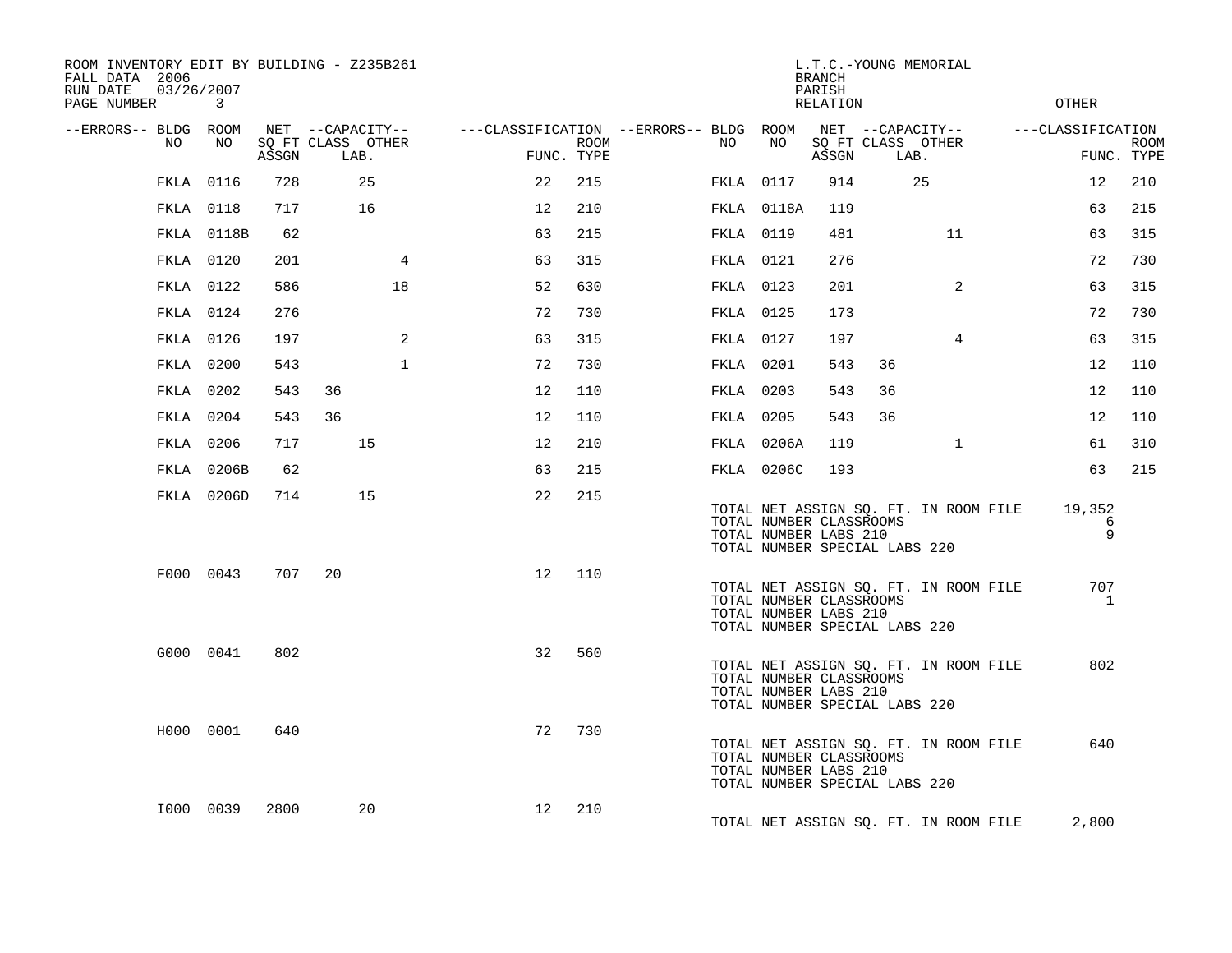| ROOM INVENTORY EDIT BY BUILDING - Z235B261<br>FALL DATA 2006<br>03/26/2007<br>RUN DATE<br>PAGE NUMBER | 4               |       |                                               |            |             |          | <b>BRANCH</b><br>PARISH<br>RELATION                                                              | L.T.C.-YOUNG MEMORIAL                                                                | <b>OTHER</b>                                    |             |
|-------------------------------------------------------------------------------------------------------|-----------------|-------|-----------------------------------------------|------------|-------------|----------|--------------------------------------------------------------------------------------------------|--------------------------------------------------------------------------------------|-------------------------------------------------|-------------|
| --ERRORS-- BLDG ROOM<br>NO.                                                                           | NO              | ASSGN | NET --CAPACITY--<br>SQ FT CLASS OTHER<br>LAB. | FUNC. TYPE | <b>ROOM</b> | NO       | NO<br>ASSGN<br>TOTAL NUMBER CLASSROOMS<br>TOTAL NUMBER LABS 210<br>TOTAL NUMBER SPECIAL LABS 220 | ---CLASSIFICATION --ERRORS-- BLDG ROOM NET --CAPACITY--<br>SQ FT CLASS OTHER<br>LAB. | ---CLASSIFICATION<br>FUNC. TYPE<br>$\mathbf{1}$ | <b>ROOM</b> |
|                                                                                                       | J000 0029       | 365   | 20                                            | 12         | 210         |          | TOTAL NUMBER CLASSROOMS<br>TOTAL NUMBER LABS 210<br>TOTAL NUMBER SPECIAL LABS 220                | TOTAL NET ASSIGN SO. FT. IN ROOM FILE                                                | 365<br>$\mathbf{1}$                             |             |
|                                                                                                       | K000 0038       | 2560  | 30                                            | 12         | 210         |          | TOTAL NUMBER CLASSROOMS<br>TOTAL NUMBER LABS 210<br>TOTAL NUMBER SPECIAL LABS 220                | TOTAL NET ASSIGN SQ. FT. IN ROOM FILE                                                | 2,560<br>$\mathbf{1}$                           |             |
|                                                                                                       | L000 0030B 4987 |       | 32                                            | 12         | 210         |          | TOTAL NUMBER CLASSROOMS<br>TOTAL NUMBER LABS 210<br>TOTAL NUMBER SPECIAL LABS 220                | TOTAL NET ASSIGN SQ. FT. IN ROOM FILE                                                | 4,987<br>$\mathbf{1}$                           |             |
|                                                                                                       | M000 0041       | 802   |                                               | 70         | 730         |          | TOTAL NUMBER CLASSROOMS<br>TOTAL NUMBER LABS 210<br>TOTAL NUMBER SPECIAL LABS 220                | TOTAL NET ASSIGN SQ. FT. IN ROOM FILE                                                | 802                                             |             |
|                                                                                                       | N000 0045       | 822   | 20                                            | 12         | 110         |          | TOTAL NUMBER CLASSROOMS<br>TOTAL NUMBER LABS 210<br>TOTAL NUMBER SPECIAL LABS 220                | TOTAL NET ASSIGN SQ. FT. IN ROOM FILE                                                | 822<br>1                                        |             |
| 0000<br>5                                                                                             |                 |       |                                               |            |             | NO ROOMS |                                                                                                  |                                                                                      |                                                 |             |